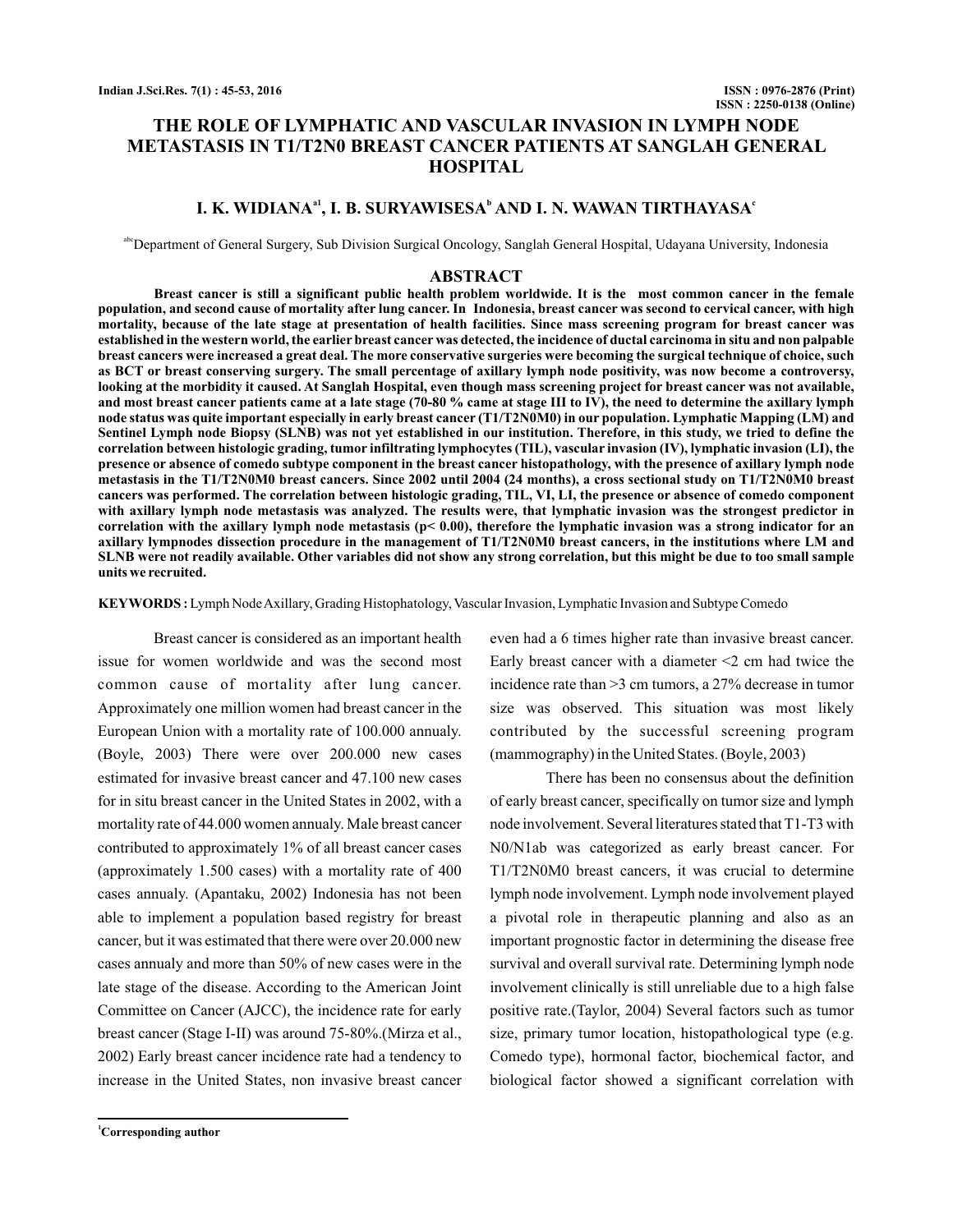axillary lymph node involvement. Axillary lymph node involvement was found histopathologically in 17% cT1N0 cases and 27% cT2N0.

The management for T1/T2N0M0 breast cancer showed high succesful rate of local and regional therapy, but a number of this group found to have distant metastasis. Modified radical mastectomy as the mainstay surgical therapy for T1/T2N0M0 cases is not recommended and there was a growing trend towards breast conserving surgery followed by radiotherapy. This is due to several randomized controlled trials that showed that there was no significant difference between disease free survival or overall survival rate between breast conserving surgery with mastectomy, while the earlier provided patients with better cosmetic result.(Robson, 2002) While other studies showed that early breast cancers treated with breast conserving surgery without axillary dissection had a 20% recurrence rate and 34% progression to metastasis rate.(Veronesi, 2002)

There is still a controversy regarding axillary dissection in T1/T2N0M0 breast cancer and almost 80% morbidity attributed to the procedure could be avoided, but axillary dissection itself has proven to be a valuable tool for staging in breast cancer.(Gusterson, 2003) The role of axillary dissection as a loco-regional control was minimal and probably it was more useful in determining the disease stage and prognosis, specifically for cN0 breast cancer patients.(Morrow, 2002) Therefore, determining axillary lymph node involvement accurately was desirable, to avoid over/under treatment of breast cancer. Several methods were used to achieved this, such as axillary sentinel lymph node biopsy using blue dye or radioisotopes. Alternative prognostic and predictor factors have been studied to determine axillary lymph node involvement, e.g.: cell differentiation, nuclear grade, necrosis, mitotic index, lymphatic invasion, vascular invasion, perineural invasion, estrogen/progesteron receptor status, biochemical factors, and biological factors (BRCA-1, BRCA-2, Her-2/neu, Bcl-2, Ki-67) were found correlated with breast cancer. (Fisher et al., 2002)

In addition to the use of sentinel lymph node and axillary lymphatic mapping to determine the status of the axillary lymph nodes, there are several alternative approaches to determine how far the behavior or properties of the cell biology of breast cancer as a predictor factor for regional metastatic axillary lymph nodes, such as histopathological grading divided into well-differentiated (grade I ) , moderately differentiated (grade II ) , and poorly differentiated ( grade III ) have a degree of differentiation of different cell, the higher the level of differentiation the worse the prognosis and increasingly have the potential for metastasis. (Mansour, 1994) Tumor infiltrating lymphocytes / TILimmune response against the tumor, such as T lymphocytes ( CTL ) are immune cells that are cytolytic and able to eliminate tumor cells. Vascular and lymphatic invasion served as a mechanism for carcinoma the process of metastasis. And comedo subtype, one of the histopathological subtype most common had a high potential for metastasis compared with other histopathological types.

## **MATERIALSAND METHODS**

This research was conducted in the Department of Surgery, during two years. This was a cross-sectional study, which included the study population was all breast cancer patients who were hospitalized in Sanglah General Hospital with T1 / T2 with N0 , M0 determined clinically by the senior surgical oncologist or surgical oncologist trainee. Sampling was done by consecutive sampling where all breast cancer patients with T1/T2N0 M0 who underwent surgery. Diagnosis is established either by incision or with frozen section biopsy followed by MRM and the results of axillary lymph nodes dissection of each level are sorted by the operator then the primary tumor, as well as the lymph nodes were sent to the Department of Pathology Anatomy. Data were collected and analyzed using the chi - square test to determine the association between variables and will also be analyzed using multiple regression analysis. Chi - square test and the statistical test is said to be meaningful if the value of  $p \le 0.05$ . The analysis was done using SPSS 11.5.

## **RESULTS**

The results of the data analysis will be presented in the form of tables (1-10) and figure 1. In a 2 -year period of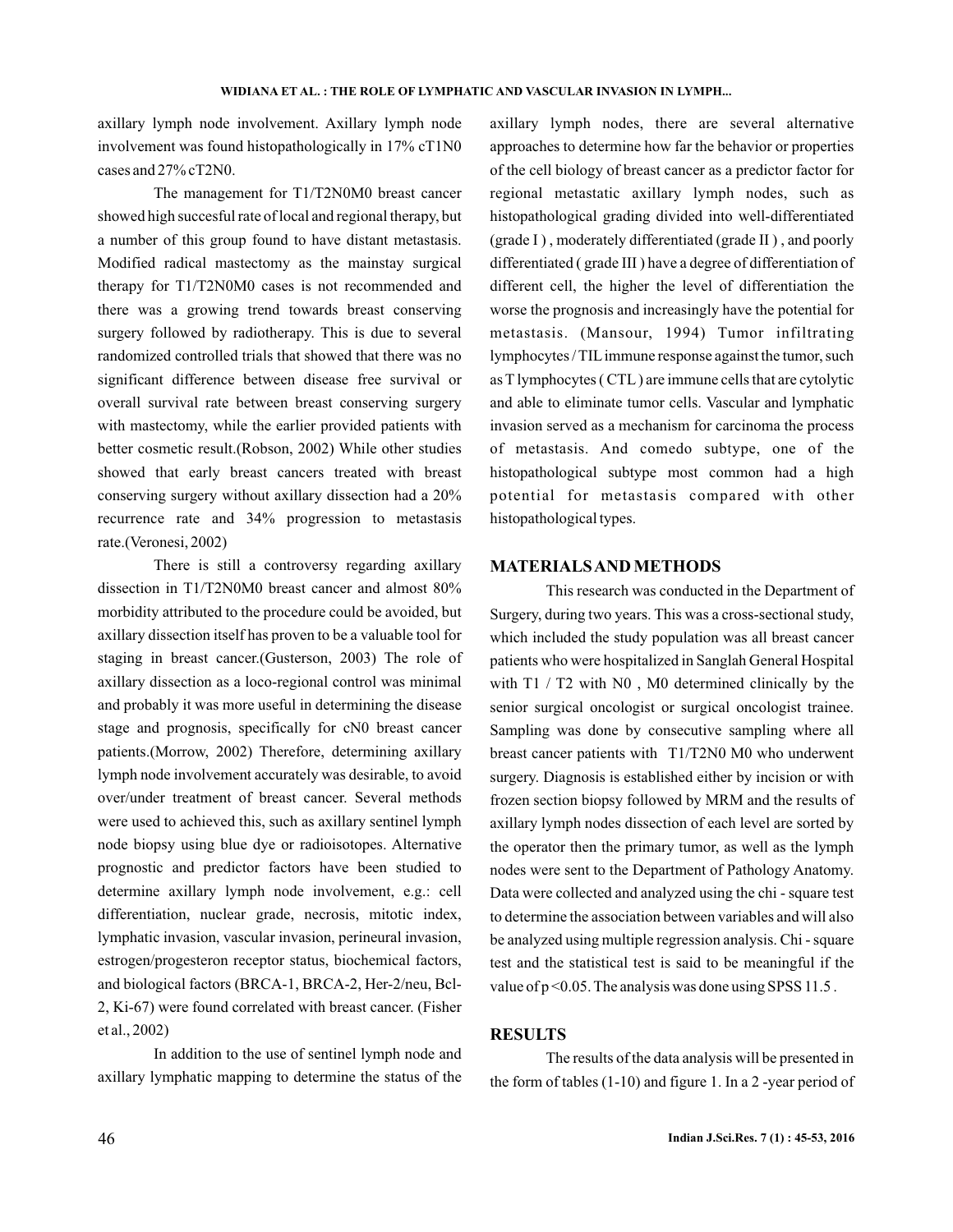| Mean 44, 1 tahun<br>Age<br><b>Sex</b><br>Female<br>100<br>42<br>Male<br>$\theta$<br>$\boldsymbol{0}$<br><b>Tumor Location</b><br>27<br>64.3<br><b>QLA</b><br>4.8<br><b>QLB</b><br>$\overline{c}$<br>6<br>14.3<br><b>QMA</b><br>$\overline{7}$<br>Central<br>16.7<br>Tumor Size<br>$T1$ (< 2 cm)<br>$\overline{3}$<br>7.14<br>39<br>92.85<br>$T2(2-5 cm)$<br>Grade<br>Grd. I<br>8<br>19.0<br>Grd. II & III<br>34<br>81.0<br>Tumor infiltrating<br>Lymphocyte<br>Positive<br>29<br>69,0<br>13<br>31,0<br>Negative<br>Vascular Invasion<br>Positive<br>9<br>21.4<br>33<br>78.6<br>Negative<br>Lymphatic Invasion<br>Positive<br>17<br>40.5<br>25<br>59.5<br>Negative<br>Histopathological Subtype<br>Comedo<br>6<br>14.3<br>36<br>Non - comedo<br>85.7<br>Lymph Node Involvement<br>Positive<br>20<br>47.6<br>22<br>52.4<br>Negative | Characteristic | n | $\overline{(\%)}$ |
|-----------------------------------------------------------------------------------------------------------------------------------------------------------------------------------------------------------------------------------------------------------------------------------------------------------------------------------------------------------------------------------------------------------------------------------------------------------------------------------------------------------------------------------------------------------------------------------------------------------------------------------------------------------------------------------------------------------------------------------------------------------------------------------------------------------------------------------|----------------|---|-------------------|
|                                                                                                                                                                                                                                                                                                                                                                                                                                                                                                                                                                                                                                                                                                                                                                                                                                   |                |   |                   |
|                                                                                                                                                                                                                                                                                                                                                                                                                                                                                                                                                                                                                                                                                                                                                                                                                                   |                |   |                   |
|                                                                                                                                                                                                                                                                                                                                                                                                                                                                                                                                                                                                                                                                                                                                                                                                                                   |                |   |                   |
|                                                                                                                                                                                                                                                                                                                                                                                                                                                                                                                                                                                                                                                                                                                                                                                                                                   |                |   |                   |
|                                                                                                                                                                                                                                                                                                                                                                                                                                                                                                                                                                                                                                                                                                                                                                                                                                   |                |   |                   |
|                                                                                                                                                                                                                                                                                                                                                                                                                                                                                                                                                                                                                                                                                                                                                                                                                                   |                |   |                   |
|                                                                                                                                                                                                                                                                                                                                                                                                                                                                                                                                                                                                                                                                                                                                                                                                                                   |                |   |                   |
|                                                                                                                                                                                                                                                                                                                                                                                                                                                                                                                                                                                                                                                                                                                                                                                                                                   |                |   |                   |
|                                                                                                                                                                                                                                                                                                                                                                                                                                                                                                                                                                                                                                                                                                                                                                                                                                   |                |   |                   |
|                                                                                                                                                                                                                                                                                                                                                                                                                                                                                                                                                                                                                                                                                                                                                                                                                                   |                |   |                   |
|                                                                                                                                                                                                                                                                                                                                                                                                                                                                                                                                                                                                                                                                                                                                                                                                                                   |                |   |                   |
|                                                                                                                                                                                                                                                                                                                                                                                                                                                                                                                                                                                                                                                                                                                                                                                                                                   |                |   |                   |
|                                                                                                                                                                                                                                                                                                                                                                                                                                                                                                                                                                                                                                                                                                                                                                                                                                   |                |   |                   |
|                                                                                                                                                                                                                                                                                                                                                                                                                                                                                                                                                                                                                                                                                                                                                                                                                                   |                |   |                   |
|                                                                                                                                                                                                                                                                                                                                                                                                                                                                                                                                                                                                                                                                                                                                                                                                                                   |                |   |                   |
|                                                                                                                                                                                                                                                                                                                                                                                                                                                                                                                                                                                                                                                                                                                                                                                                                                   |                |   |                   |
|                                                                                                                                                                                                                                                                                                                                                                                                                                                                                                                                                                                                                                                                                                                                                                                                                                   |                |   |                   |
|                                                                                                                                                                                                                                                                                                                                                                                                                                                                                                                                                                                                                                                                                                                                                                                                                                   |                |   |                   |
|                                                                                                                                                                                                                                                                                                                                                                                                                                                                                                                                                                                                                                                                                                                                                                                                                                   |                |   |                   |
|                                                                                                                                                                                                                                                                                                                                                                                                                                                                                                                                                                                                                                                                                                                                                                                                                                   |                |   |                   |
|                                                                                                                                                                                                                                                                                                                                                                                                                                                                                                                                                                                                                                                                                                                                                                                                                                   |                |   |                   |
|                                                                                                                                                                                                                                                                                                                                                                                                                                                                                                                                                                                                                                                                                                                                                                                                                                   |                |   |                   |
|                                                                                                                                                                                                                                                                                                                                                                                                                                                                                                                                                                                                                                                                                                                                                                                                                                   |                |   |                   |
|                                                                                                                                                                                                                                                                                                                                                                                                                                                                                                                                                                                                                                                                                                                                                                                                                                   |                |   |                   |
|                                                                                                                                                                                                                                                                                                                                                                                                                                                                                                                                                                                                                                                                                                                                                                                                                                   |                |   |                   |
|                                                                                                                                                                                                                                                                                                                                                                                                                                                                                                                                                                                                                                                                                                                                                                                                                                   |                |   |                   |
|                                                                                                                                                                                                                                                                                                                                                                                                                                                                                                                                                                                                                                                                                                                                                                                                                                   |                |   |                   |
|                                                                                                                                                                                                                                                                                                                                                                                                                                                                                                                                                                                                                                                                                                                                                                                                                                   |                |   |                   |
|                                                                                                                                                                                                                                                                                                                                                                                                                                                                                                                                                                                                                                                                                                                                                                                                                                   |                |   |                   |
|                                                                                                                                                                                                                                                                                                                                                                                                                                                                                                                                                                                                                                                                                                                                                                                                                                   |                |   |                   |
|                                                                                                                                                                                                                                                                                                                                                                                                                                                                                                                                                                                                                                                                                                                                                                                                                                   |                |   |                   |
|                                                                                                                                                                                                                                                                                                                                                                                                                                                                                                                                                                                                                                                                                                                                                                                                                                   |                |   |                   |
|                                                                                                                                                                                                                                                                                                                                                                                                                                                                                                                                                                                                                                                                                                                                                                                                                                   |                |   |                   |
|                                                                                                                                                                                                                                                                                                                                                                                                                                                                                                                                                                                                                                                                                                                                                                                                                                   |                |   |                   |
|                                                                                                                                                                                                                                                                                                                                                                                                                                                                                                                                                                                                                                                                                                                                                                                                                                   |                |   |                   |
|                                                                                                                                                                                                                                                                                                                                                                                                                                                                                                                                                                                                                                                                                                                                                                                                                                   |                |   |                   |
|                                                                                                                                                                                                                                                                                                                                                                                                                                                                                                                                                                                                                                                                                                                                                                                                                                   |                |   |                   |
|                                                                                                                                                                                                                                                                                                                                                                                                                                                                                                                                                                                                                                                                                                                                                                                                                                   |                |   |                   |
|                                                                                                                                                                                                                                                                                                                                                                                                                                                                                                                                                                                                                                                                                                                                                                                                                                   |                |   |                   |

## **Table 1 : T1/T2N0M0 Breast Cancer Patients Characteristics**

this study, we found 42 cases of breast cancer with clinical stage T1 / T2N0M0 , with an average age of 44 year. The youngest age was 24 years old and the oldest 75 years . The whole case was a woman of 42 (100 %) with the majority of tumor location on upper lateral quadrant 27 (64.3 %) cases , the central region 7 (16.7 %) cases , the medial upper quadrant 6 ( 14.3 % ) cases and at least at the lower lateral

quadrant 2 ( 4.8 % ) cases . The size of the tumor with a diameter  $\leq 2$  cm / T1 3 (7.15%) cases and the size of the tumor with a diameter of 2-5 cm / T2 as many as 39 (82.85)  $\%$ ) cases.

Based on histopathological results , the majority of tumor grade was grade II and III 34 (81.0 %) and only 8 (19.0 %) cases of grade I tumors. In observation of the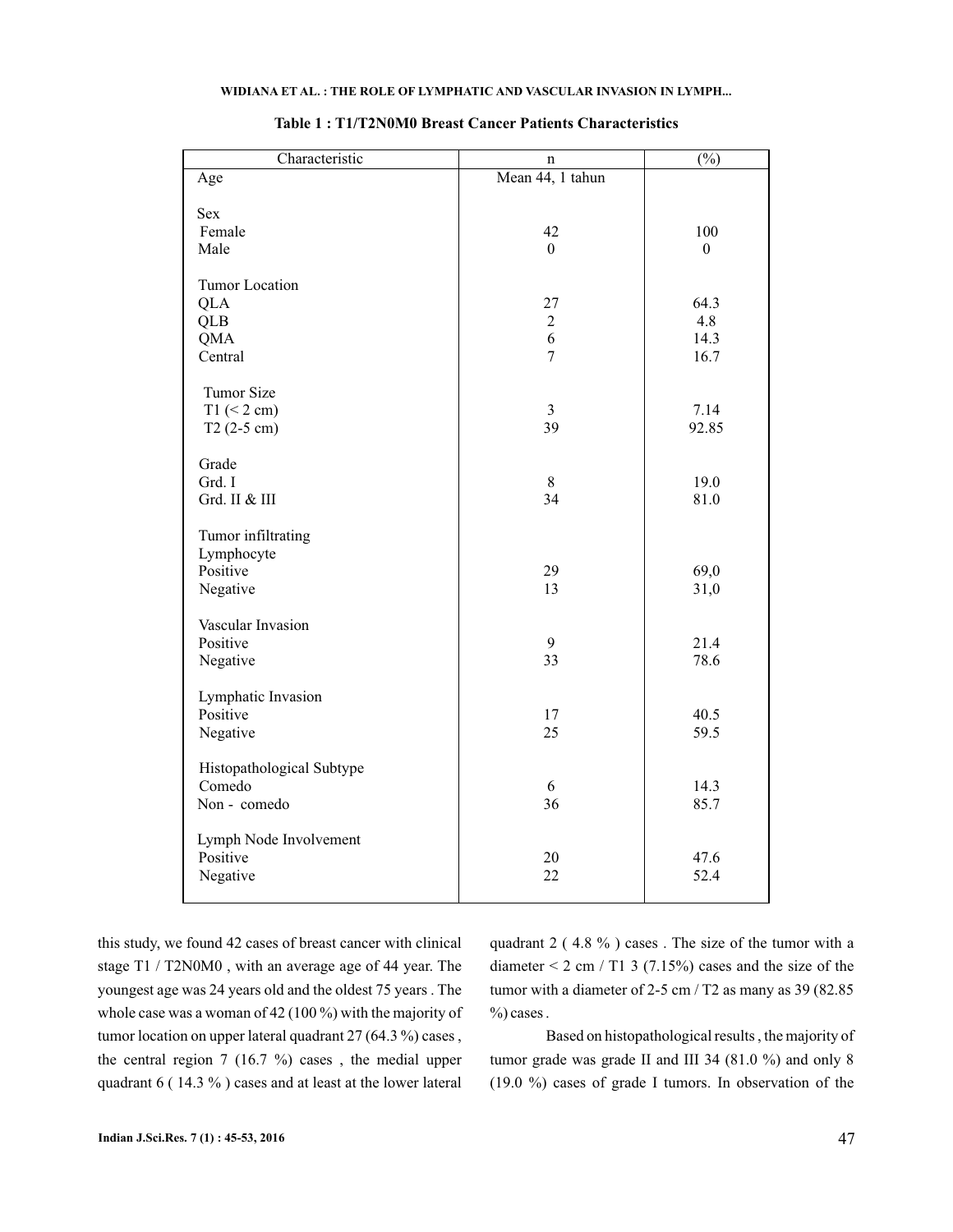



**Figure 1. Case Distribution Based on Age Group**

| Table 2: The Association of Tumor Grade With Axillary Lymph Node |
|------------------------------------------------------------------|
| Involvement in T1/T2N0M0 Breast Cancer                           |

|              | Grade | <b>Negative</b>                                         | <b>Positive</b> | <b>Total</b> |
|--------------|-------|---------------------------------------------------------|-----------------|--------------|
| High         |       |                                                         | '8              | 34           |
| Low          |       |                                                         |                 |              |
|              |       |                                                         | 20              | 42           |
| $V^2 - 2.02$ |       | $D=0.15$ $d=1$ $=0.05$ $0.50$ $C=0.05$ $1.68$ $OD=0.20$ |                 |              |

 $X^2 = 2.02$  P=0.15 df=1 =0.05 95% CI=0.05-1.68 OR=0.29 .02 P=0.15 df=1 =0.05 95% CI=0.05-1.68 OR=0.

| Table 3. The Association of Tumor Infiltration Lymphocyte with Axillary Lymph Node |  |
|------------------------------------------------------------------------------------|--|
| Involvement in T1/T2N0M0 Breast Cancer                                             |  |

|      | <b>Lymph Node</b>                                                                                                                                                                                                                                                                                    |                 |              |
|------|------------------------------------------------------------------------------------------------------------------------------------------------------------------------------------------------------------------------------------------------------------------------------------------------------|-----------------|--------------|
| тн   | <b>Negative</b>                                                                                                                                                                                                                                                                                      | <b>Positive</b> | <b>Total</b> |
| High |                                                                                                                                                                                                                                                                                                      |                 |              |
| Low  |                                                                                                                                                                                                                                                                                                      |                 | 29           |
|      |                                                                                                                                                                                                                                                                                                      |                 |              |
|      | $\mathbf{x}^{(2)}$ a set $\mathbf{R}$ and $\mathbf{R}$ and $\mathbf{R}$ and $\mathbf{R}$ and $\mathbf{R}$ and $\mathbf{R}$ and $\mathbf{R}$ and $\mathbf{R}$ and $\mathbf{R}$ and $\mathbf{R}$ and $\mathbf{R}$ and $\mathbf{R}$ and $\mathbf{R}$ and $\mathbf{R}$ and $\mathbf{R}$ and $\mathbf{R}$ |                 |              |

 $X^2 = 0.63$  P=0.46 df=1 =0.05 95% CI=0.45-6.50 OR=1.71  $df=1 = 0.05$ 

presence or absence of lymphocytes surrounding the tumor, lymphocytes obtained positive in 29 (69 %) cases and negative lymphocyte cells in 13 (31 %) cases . The existence of both the tumor cell invasion of blood vessels or lymph vessels found as many as nine ( 21.4 % ) cases with vascular invasion and cases without vascular invasion 33 (78.6 %) , whereas cases with lymphatic invasion were 17 (40.5 %) case and without lymphatic invasion 25 (59.5 %). Only 6  $(14.3\%)$  cases with comedo subtype and 36 (85.7%) cases with non-comedo subtype. Of the 42 samples studied only

13 cases observed with the HER-2/ neu over expression, and 6 of 13 cases (46.15 %) cases with HER-2 / neu positive with 83.33 % positive axillary lymph nodes. Of the 42 cases studied 20 (47.6 %) cases showed lymph node metastasis / axillary lymph nodes , and 22 (52.4 %) cases no lymph node metastasis / axillary lymph nodes with varying number of nodes .

According of these data that the association between high grade histopathology with the incidence of metastatic axillary lymph nodes in clinical stage T1 /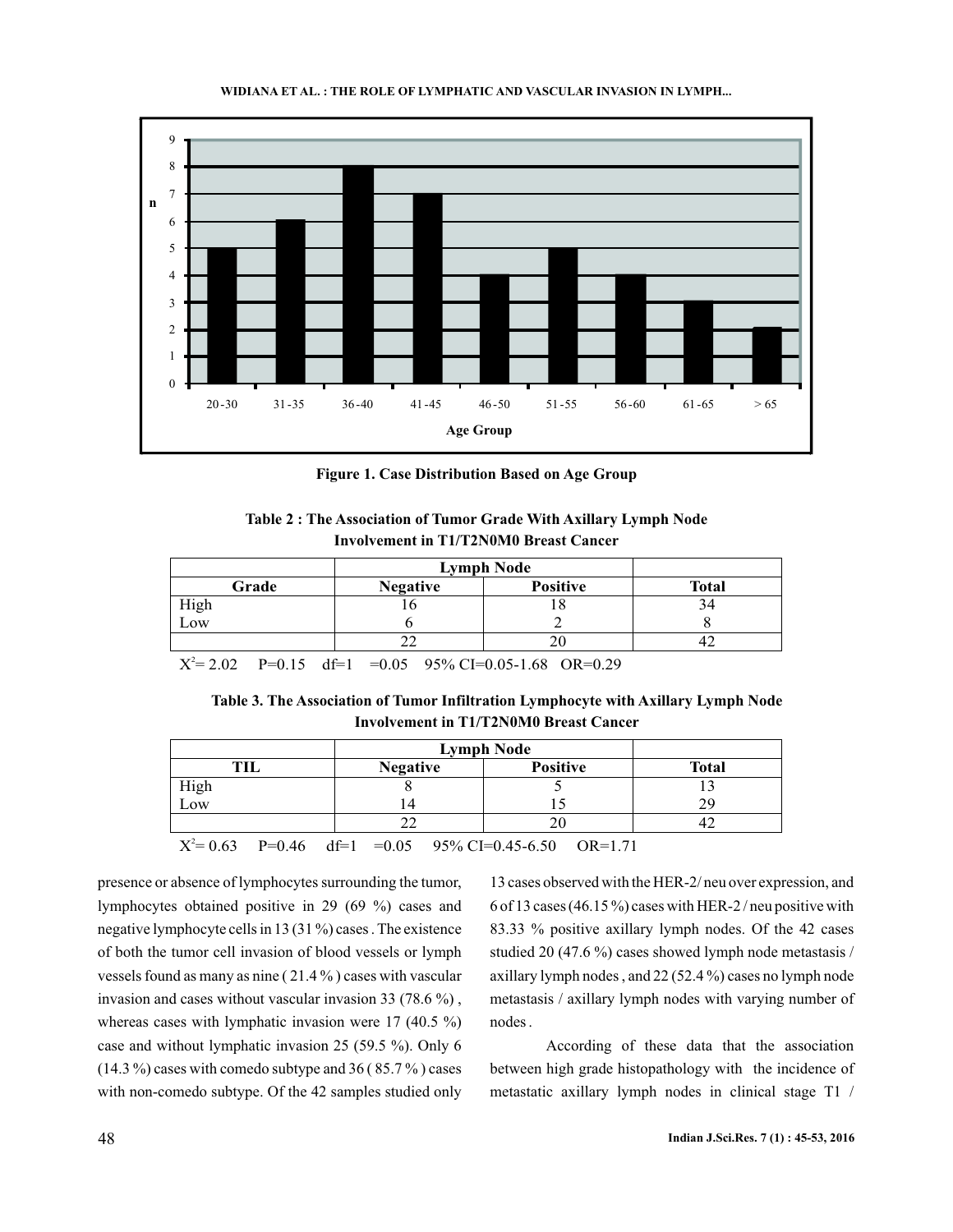#### **WIDIANA ET AL. : THE ROLE OF LYMPHATIC AND VASCULAR INVASION IN LYMPH...**

| THIS PLATFORM IN THE LATER LIFE OF LANGE CHILDER |                 |                   |              |  |  |
|--------------------------------------------------|-----------------|-------------------|--------------|--|--|
|                                                  |                 | <b>Lymph Node</b> |              |  |  |
|                                                  | <b>Negative</b> | <b>Positive</b>   | <b>Total</b> |  |  |
| Negative<br>Positive                             |                 |                   |              |  |  |
|                                                  |                 |                   |              |  |  |
|                                                  |                 |                   |              |  |  |

#### **Table 4 : The Association of Vascular Invasion With Axillary Lymph Node Involvement in T1/T2N0M0 Breast Cancer**

 $X^2 = 7.82$  P=0.00 df=1 =0.05 95% CI=1.55-125.91 OR=14.00

#### **Table 5. Lymphatic Invasion Correlation With Axillary Lymph Node Involvement in T1/T2N0M0 Breast Cancer**

|                      | <b>Negative</b> | Positive | <b>Total</b> |
|----------------------|-----------------|----------|--------------|
|                      |                 |          |              |
| Negative<br>Positive |                 |          |              |
|                      |                 |          |              |

 $X^2 = 13.81$  P=0.00 df=1 =0.05 95% CI=3.14-69.50 OR=14.77

#### **Table 6. Comedo Subtype Correlation With Axillary Lymph Node Involvement in T1/T2N0M0 Breast Cancer**

|              | <b>Lymph Node</b>                          |                 |                                                                                                       |  |  |
|--------------|--------------------------------------------|-----------------|-------------------------------------------------------------------------------------------------------|--|--|
| <b>Total</b> | <b>Positive</b>                            | <b>Negative</b> |                                                                                                       |  |  |
|              |                                            |                 | Negative                                                                                              |  |  |
|              |                                            |                 | Positive                                                                                              |  |  |
|              |                                            |                 |                                                                                                       |  |  |
|              | $0.05 - 0.50$ / $C10 - 0.00 - 0.00 - 1.11$ |                 | $\mathbf{r}^{2}$ $\alpha \alpha_{1}$ $\mathbf{r} \alpha \alpha_{2}$<br>$\overline{10}$ $\overline{1}$ |  |  |

 $X^2 = 0.01$  P=0.90 df=1 =0.05 95% CI=0.19-6.29 OR=1.11

**Table 7 : Age Correlation With Axillary Lymph Node Involvement in T1/T2N0M0 Breast Cancer**

|                              |                 | <b>Lymph Node</b> |              |  |  |  |
|------------------------------|-----------------|-------------------|--------------|--|--|--|
| Age                          | <b>Negative</b> | <b>Positive</b>   | <b>Total</b> |  |  |  |
| $< 35$ years<br>$> 35$ years |                 |                   |              |  |  |  |
|                              |                 |                   |              |  |  |  |
|                              |                 |                   |              |  |  |  |
| $\sim$                       |                 |                   |              |  |  |  |

 $X^2=0.28$  p=0.59 df=1  $\alpha=0.05$  95%CI=0.15-2.93 OR=0.66

T2N0M0 breast cancer was not show a significant association ( $p = 0.15$ ).

According of these data that the association between tumor infiltrating lymphocytes negative with the incidence of metastatic axillary lymph nodes in breast cancer clinical stage T1 / T2N0M0 showed no significant association ( $p = 0.46$ ).

Based on the above data analysis showed a significant association between positive vascular invasion with metastatic axillary lymph nodes in breast cancer clinical stage T1 / T2N0M0 ( $p = 0.00$ ).

From the calculation above, data showed that the

relationship between positive lymphatic invasion on the incidence of metastatic axillary lymph nodes in breast cancer clinical stage T1 / T2N0M0 was significant ( $p =$ 0.00).

Comedo subtype relationship with the incidence of metastasis to axillary lymph nodes in breast cancer clinical stage T1 / T2N0M0 by analysis showed no statistically significant association ( $p = 0.90$ ).

Statistical test showed no significant relationship between age group <35 years to the incidence of metastatic axillary lymph nodes in breast cancer clinical stage T1 / T2N0M0 ( $p = 0.59$ ).

Based on the calculations above, tumor size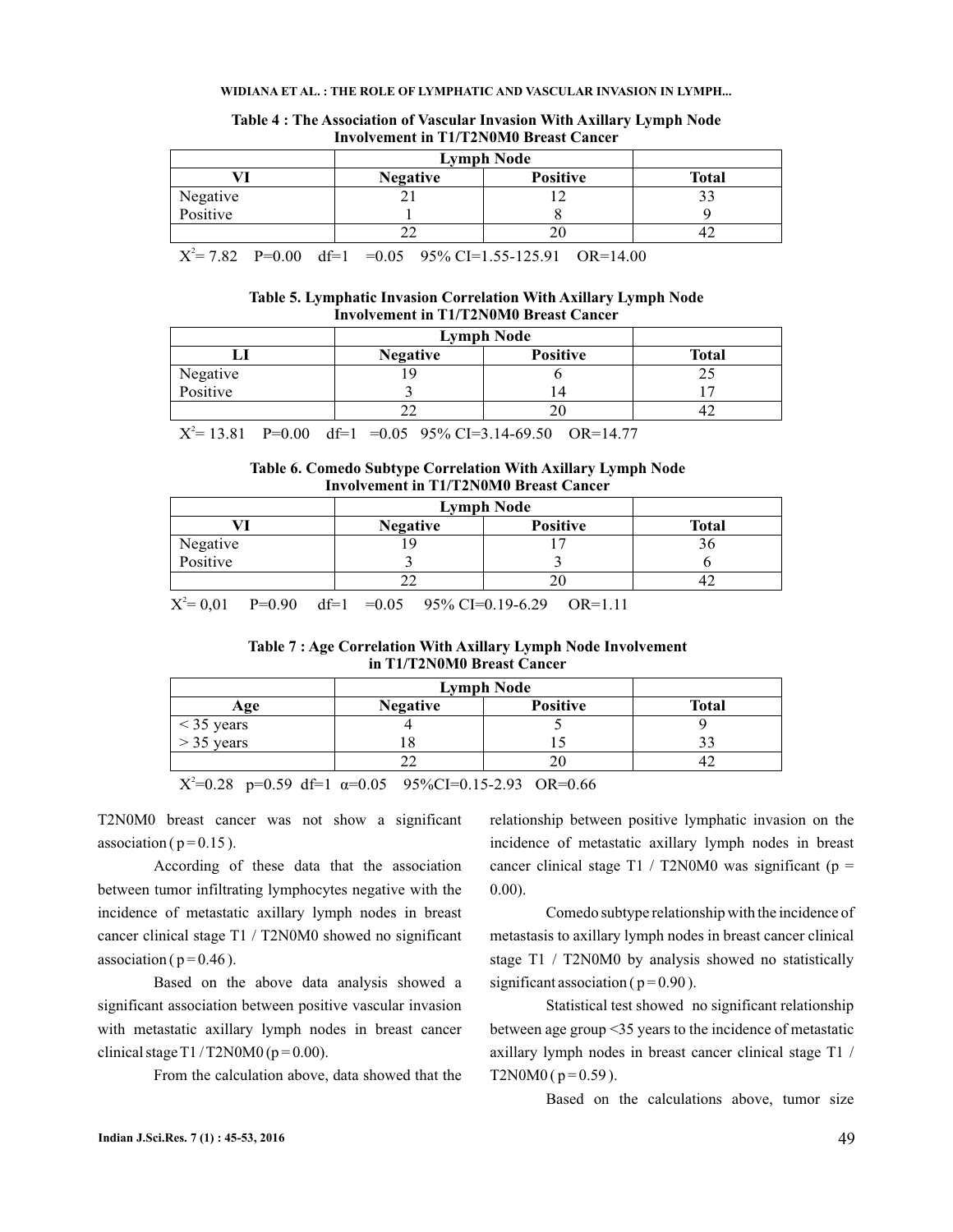#### **WIDIANA ET AL. : THE ROLE OF LYMPHATIC AND VASCULAR INVASION IN LYMPH...**

| <b>Lymph Node</b> |                 |                 |              |  |  |
|-------------------|-----------------|-----------------|--------------|--|--|
| <b>Tumor Size</b> | <b>Negative</b> | <b>Positive</b> | <b>Total</b> |  |  |
| $\leq$ 2 cm       |                 |                 |              |  |  |
| $> 2$ cm          | ۱Q              | 20              | Ŗ۹           |  |  |
|                   |                 |                 |              |  |  |

#### **Table 8 : The association of Tumor Size With Axillary Lymph Node Involvement in T1/T2N0M0 Breast Cancer**

 $X^2 = 2.93$  p=0.08 df=1  $\alpha = 0.05$  95%CI=1.48-2.83 OR=2.05

#### **Table 9 : Association of Her-2 Overexpression With Axillary Lymph Node Metastasis in T1/T2N0M0 Breast Cancer**

| <b>Tumor Size</b>                    | <b>Positive</b><br><b>Negative</b> |                                         | <b>Total</b> |  |
|--------------------------------------|------------------------------------|-----------------------------------------|--------------|--|
| Negative                             |                                    |                                         |              |  |
| Positive                             |                                    |                                         |              |  |
|                                      |                                    |                                         |              |  |
| $X^2=1.04$ p=0.30 df=1 $\alpha=0.05$ |                                    | $95\%CI = 0.27 - 51.37 \quad 0R = 3.75$ |              |  |

**Table 10 : Multivariate Analysis of Axillary Lymph Node Involvement Risk Factors in T1/T2N0M0 Breast Cancer**

|              | B    | Wald | P - Value | <b>OR</b> | 95.0% C.I |       |
|--------------|------|------|-----------|-----------|-----------|-------|
|              |      |      |           |           | Lower     | Upper |
| High Grade   | 0,39 | 0,14 | 0,70      | 0,67      | 0,09      | 5,08  |
| TIL Negative | 0,66 | 0,56 | 0,45      | 1,93      | 0,34      | 10,79 |
| VI Positive  | 1,34 | 1,08 | 0,29      | 3,83      | 0,30      | 48,20 |
| LI Positive  | 2,26 | 6,56 | 0,01      | 9,58      | 1,70      | 53,99 |
| Comedo       | 0,16 | 0,02 | 0,87      | 1,18      | 0,13      | 10,30 |
| Constanta    | 1,62 | 3,52 | 0,06      | 0,19      |           |       |

B : regression coefficient, S.E : standard error, Wald : Chi Square, OR : odds ratio

greater than 2 cm did not have a significant relationship to the incidence of axillary lymph nodes metastasis ( $p = 0.08$ ).

Statistical analysis showed no significant relationship between positive Her-2 overexpression with axillary lymph node metastasis in T1/T2N0M0 breast cancer ( $p = 0,30$ ).

By using multivariate analysis, the data in the table above illustrates that lymphatic invasion variables as independent variables on the dependent variable ( axillary nodes ) demonstrate the value that was highly statistically significant ( $p = 0.01$ ) as a predictor factor of the likelihood of metastatic axillary lymph nodes in breast cancer clinical stage T1 / T2N0M0 . While other independent variables such as histopathologic grading , tumor infiltrating lymphocytes , vascular invasion and comedo subtype

showed a p-value above the average value of 0.05 . By looking at the value of the odds ratio of 9.58 at the 95 % confidence intervals ( $95\%$  CI = 1.70 to 53.99) illustrates that lymphatic invasion had the strongest relationship between these variables on the incidence of metastatic axillary lymph nodes in breast cancer clinical stage T1 / T2N0M0 . Vascular invasion variable is a variable number two strongest ( $p = 0.29$ ) on the value of the odds ratio of 3.83 with 95 % confidence intervals (95 % CI = 0.30 to 48.20 )

## **DISCUSSION**

Histopathological grading of a tumor describes the level of differentiation of the tumor cells, which was associated with therapy and prognosis of the breast cancer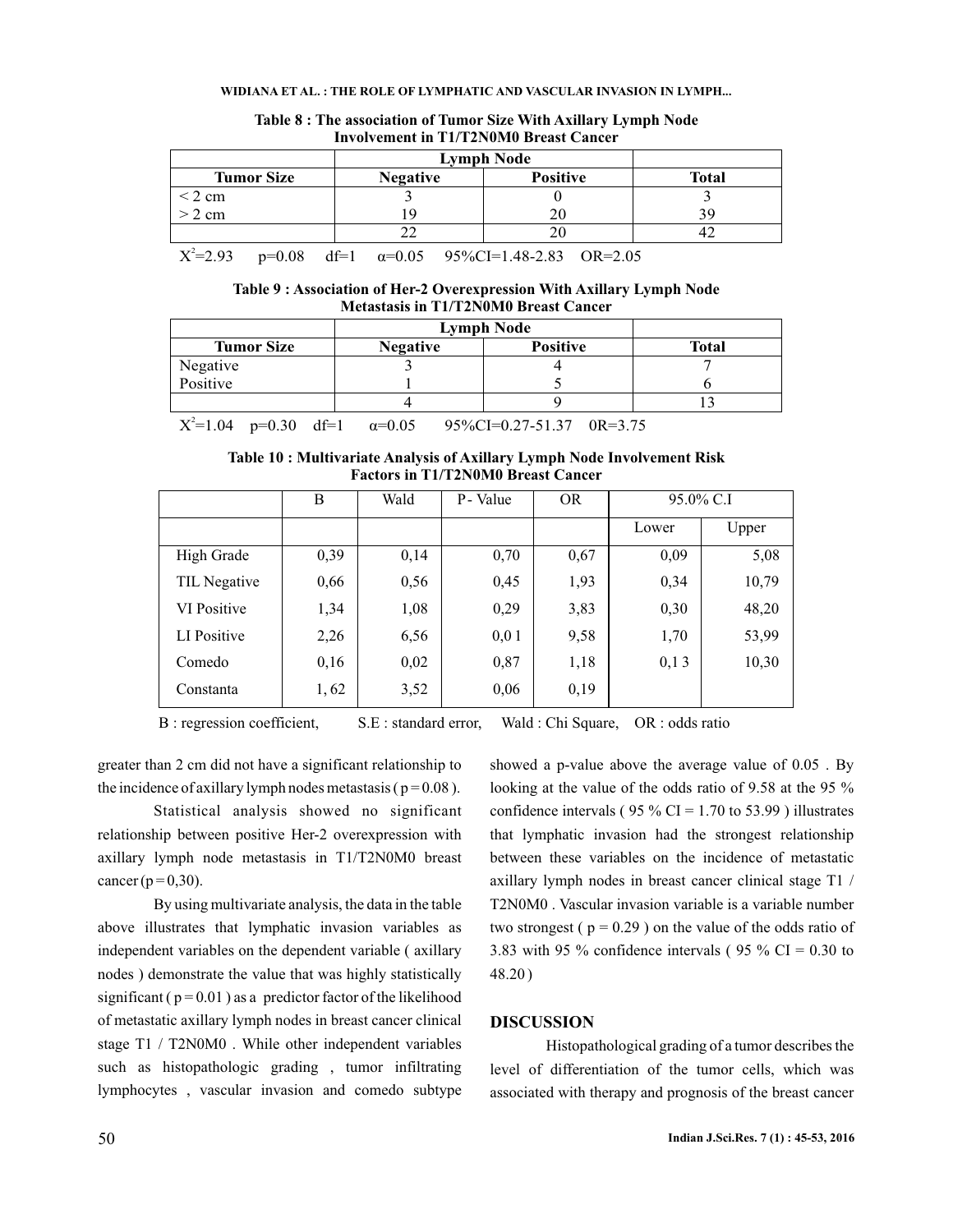patient. In this study, we found that high histopathological grading has a greater association with the incidence of metastatic axillary lymph nodes compared with low histopathological grade tumors. But on the above test data analysis did not show a significant relationship ( $p = 0.15$ . 95 % CI =  $0.05$  to 1.68 . OR = 0.29 ) between high histopathological grading on the incidence of metastatic axillary lymph nodes in breast cancer clinical stage T1 / T2N0M0 ( table . 2 ). This is probably due to the very small sample size . Brenin, et al. 2001 reported that high histopathological grading has a greater relationship to the incidence of metastatic axillary lymph nodes compared with histopathological grading low and so are Silverstein , et al . 2001 reported that the core grading an independent predictor factors on the incidence of metastatic axillary lymph nodes. Other researchers have also reported that higher histopathologic grading increasingly related to the occurrence of metastatic axillary lymph nodes.

Tumor infiltrating lymphocyte acts as surveillance for cellular immunity against tumor cells, which are able to suppress or even kill tumor cells in the amount of 105, this case illustrates that when the tumor infiltrating lymphocytes is negative, it means it does not show an immune response against tumor cells. From the results of this study showed that negative TIL associated with the incidence of metastatic axillary lymph nodes with a lower figure than the positive TIL ( Table . 3 ). The statistical test shows that the negative TIL does not have a significant relationship to the incidence of metastatic axillary lymph nodes in breast cancer clinical stage T1/T2N0M0 ( $P = 0.46$ . 95% ci = 0.45 to  $6.50$ . Or = 1.71).

In Table 4 about the influence of vascular invasion of tumor cells to metastatic axillary lymph nodes showed that vascular invasion positively associated with the incidence of metastatic axillary lymph nodes is much higher than the negative vascular invasion. From the statistical analysis showed that the positive vascular invasion has a significant relationship to the incidence of metastatic axillary lymph nodes in breast cancer clinical stage T1 / T2N0M0 ( $p = 0.00$ . 95 % CI = 1.55 to 125.91 . OR = 14.00). Silverstein , et al , 2001 said that the lymphovascular invasion was an independent prognostic factor and a predictor factor on the incidence of metastatic axillary lymph nodes. Rosen , 1997 said that vascular invasion of breast cancer cells was very significant and so did Hoque , Loscalzo , Day , et al . 2004 reported that the relationship between breast cancer cell lymphovascular invasion on the incidence of metastatic axillary lymph nodes is very significant , they even recommended axillary dissection if there is the lymphovascular invasion on breast cancer clinical stage T1 / T2N0M0.

Infiltration of tumor cells into the lymph vessels or blood vessels is a mechanism of metastasis. Brenin, et al . 2001, said that the size of the tumor with a diameter of 1-2 cm / T1 to invade lymph vessels have a relationship with the incidence of metastatic axillary lymph nodes and so did in table 5 of this study found positive lymphatic invasion that has a relationship with the incidence of metastatic axillary lymph nodes with test analysis shows that lymphatic invasion has a very significant relationship to the incidence of metastatic axillary lymph nodes in breast cancer clinical stage T1 / T2N0M0 ( $p = 0.00$ . 95 % CI = 3.14 to 69.50 . OR = 14.77 ). Likewise Hoque, et al. 2004 reported that the lymphovascular invasion on the incidence of metastatic axillary lymph nodes has a significant relationship and Silverstein , et al . 2001 reported studies with similar results.

Comedo subtype is ductal breast cancer subtype that has a higher metastatic ability compared with other subtypes. (Mansour;1994) But in this study, we found that comedo subtype positive and negative showed the same figures on the incidence of metastatic axillary lymph nodes in breast cancer clinical stage T1 / T2N0M0 ( tabel.6 ). There was no significant association between positive comedo subtype to the incidence of axillary lymph nodes metastasis ( $p = 0.90$ . 95 % CI = 0.19 to 6.29 . OR = 1.11).

According to the consensus St. Gallen Conference 1998 said that the age of approximately 35 years included a group at high risk for breast cancer. The younger the age of the patient describes the aggressiveness of tumor cells associated with the presence of genetic mutations or familial cancer. From the results of this research data analysis table 7 on the relationship of age to the incidence of metastatic axillary lymph nodes illustrates that under the age of 35 years showed no significant relationship to the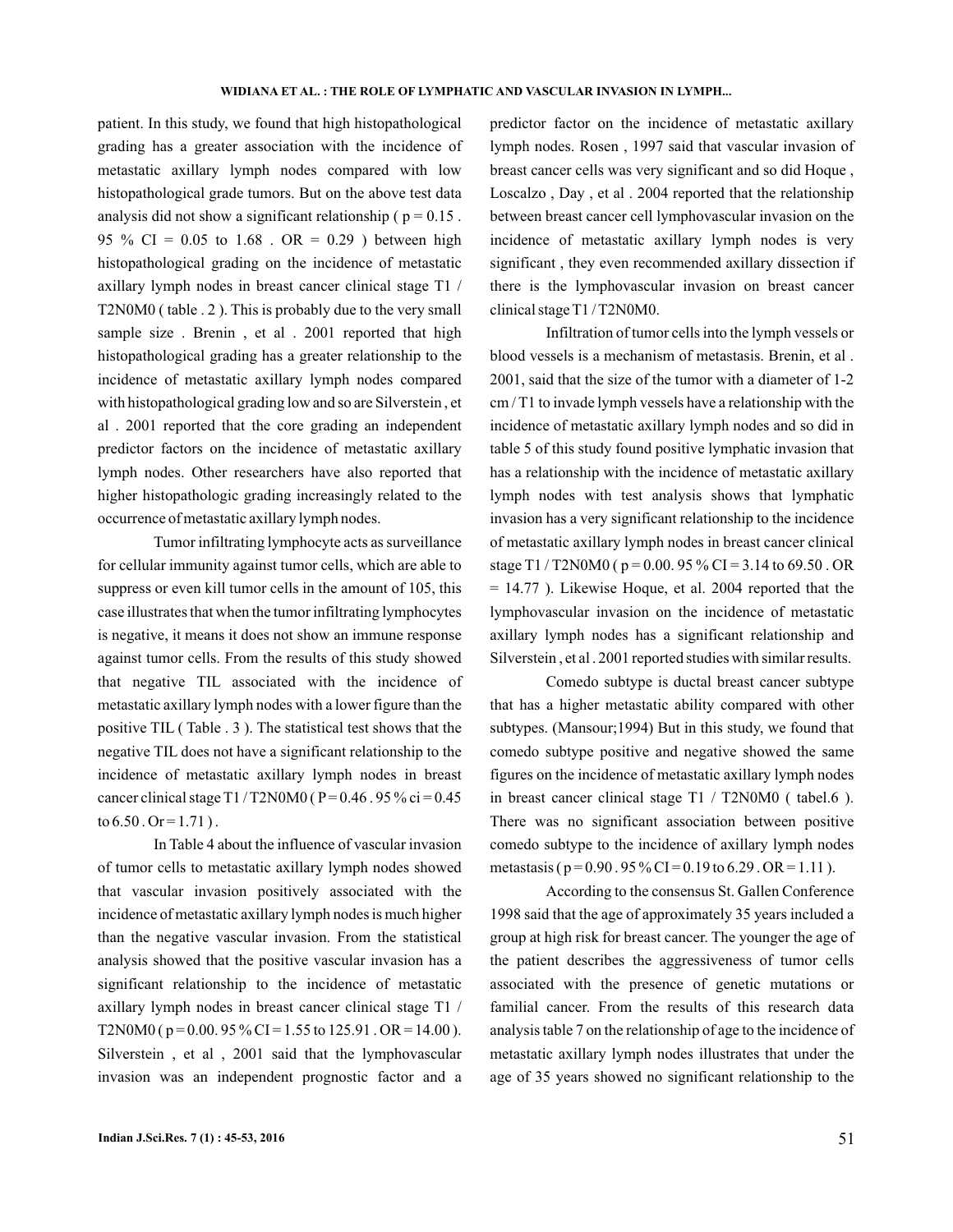incidence of metastatic axillary lymph nodes in breast cancer clinical stage T1 / T2N0M0 ( $p = 0.59$ . 95 % CI = 0.15 to 2.93 . OR = 0.66 ). This may be caused by a very small number of samples.

Tumor size as a predictor factor for the incidence of metastatic axillary lymph nodes in this study are in accordance with table 8, cannot be concluded as one of the cells in the table does not qualify. The aforementioned problems can be solved by getting a greater number of samples. But based on the value of the confidence intervals of the odds ratios mentioned above illustrates that the larger the tumor the more likely the occurrence of metastatic axillary lymph nodes. Some workers reported that a large tumor growing increasingly have a relationship with the incidence of metastatic axillary lymph nodes. In another study found that the larger the size of the tumor increasingly has a relationship with the incidence of metastatic axillary lymph nodes. (Mansour;1994)

In Table 9 of the influence of the HER - 2 / neu for metastatic axillary lymph nodes analyzed in 13 of 42 samples there and from 13 cases in the statistical test shows that the HER  $-2/$  neu positive showed no significant relationship to the incidence of metastases in the axillary lymph nodes breast cancer clinical stage T1 / T2N0M0. But by looking at the value of the odds ratio in the above confidence interval shows strong enough that HER - 2 / neu positively associated with the incidence of metastatic axillary lymph nodes . As prognostic factors and predictors of HER -  $2/$  neu is a gene product ( $c$  - erbB -  $2/$  neu) which was associated with tumor cell progression and metastasis ability to hold a regional or distant metastases. (Apantaku;2002)

Based on multivariate analysis using logistic regression, of the five independent variables mentioned above such as: histopathologic grading, tumor infiltrating lymphocytes, vascular invasion, lymphatic invasion and comedo subtype associated with the incidence of metastatic axillary lymph nodes in breast cancer stage T1 / T2N0M0 showed that lymphatic invasion as an independent variable that has the strongest relationship between other independent variables on the incidence of metastatic axillary lymph nodes in breast cancer T1 / T2N0M0 and vascular invasion is an independent variable number two

strongest associated with axillary lymph nodes metastasis. Other researchers such as Hoque , Loscalzo , Day , et al . 2004 found similar results which lymphovascular invasion factor is a very significant factor related to the incidence of metastatic axillary lymph nodes and so did Silverstein, et al . 2001 reported that lymphovascular invasion was an independent predictor for metastatic axillary lymph nodes.

## **CONCLUSION**

Lymphatic or vascular invasion can be used as a guideline to determine the indication of axillary lymph nodes dissection in cases of breast cancer clinical stage T1 / T2N0M0 so that morbidity from dissection of axillary lymph nodes can be prevented, especially in hospitals that have not been able to do a sentinel node biopsy.

## **REFERENCES**

- Apantaku LM. Breast-conserving surgery for breast cancer. American family physician. 2002 Dec 15; (12):2271-8. PubMed PMID: 12507165. **66**
- Boyle P. Mammographic breast cancer screening: after the dust has settled. Breast. 2003 Dec;12(6):351-6. PubMed PMID: 14659104.
- Fisher B, Anderson S, Bryant J, Margolese RG, Deutsch M, Fisher ER, et al. Twenty-year follow-up of a randomized trial comparing total mastectomy, lumpectomy, and lumpectomy plus irradiation for the treatment of invasive breast cancer. The New England journal of medicine. 2002 Oct 17;347(16):1233-41. PubMed PMID: 12393820.
- Gusterson BA. The new TNM classification and micrometastases. Breast. 2003 Dec;12(6):387-90. PubMed PMID: 14659110.
- Mansour EG, Ravdin PM, Dressler L. Prognostic factors in early breast carcinoma. Cancer. 1994 Jul 1;74(1 Suppl):381-400. PubMed PMID: 8004612.
- Mirza NQ, Vlastos G, Meric F, Buchholz TA, Esnaola N, Singletary SE, et al. Predictors of locoregional recurrence among patients with early-stage breast cancer treated with breast-conserving therapy. Annals of surgical oncology. 2002 Apr; 9(3):256-65. PubMed PMID: 11923132.